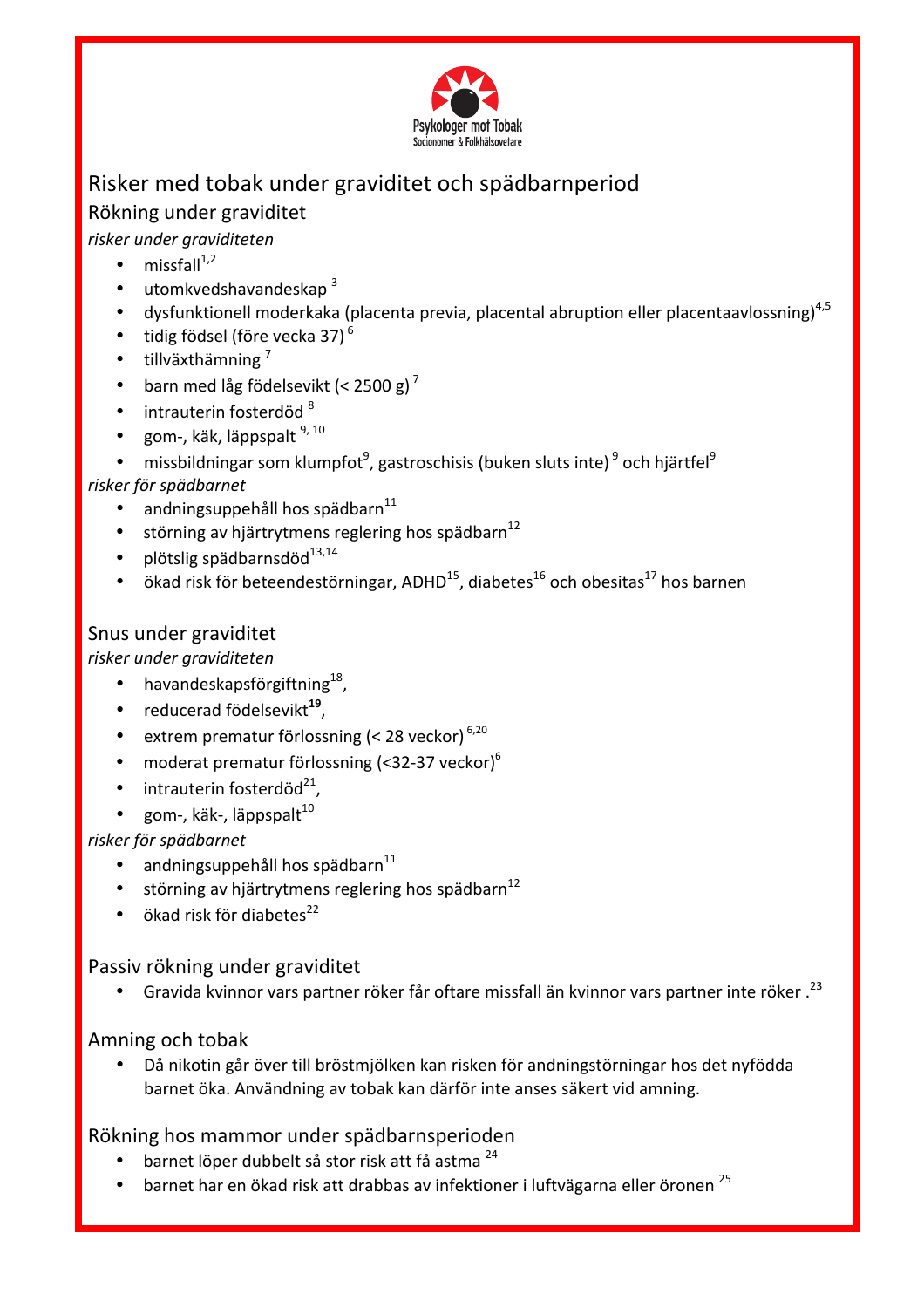Referenser:

- <sup>1</sup> George L, Granath F, Johansson AL, Olander B, Cnattingius S, Risks of repeated miscarriage. *Paediatr Perinat Epidemiol*. 2006;20(2):119-26.
- <sup>2</sup> George L, Granath F, Johansson AL, Annerén G, Cnattingius S. Environmental tobacco smoke and risk of spontaneous abortion. *Epidemiology*. 2006:17(5):500-5.
- <sup>3</sup> Surgeon General (2014). *The health consequences of smoking:* 50 years of progress: a report of *the Surgeon General*. Washington: Dept. of Health and Human Services, Centers for Disease Control and Prevention, National Center for Chronic Disease Prevention and Health Promotion, Office on Smoking and Health.
- <sup>4</sup> Aliyu MH, Lynch O, Wilson RE, Alio AP, Kristensen S, Marty PJ, Whiteman VE, Salihu HM. Association between tobacco use in pregnancy and placenta-associated syndromes: a population-based study. *Arch Gynecol Obstet.* 2011;283(4):729-34.
- <sup>5</sup> Ananth CV, Cnattingius S. Influence of maternal smoking on placental abruption in successive pregnancies: a population-based prospective cohort study in Sweden. *Am J Epidemiol*. 2007;166(3):289-95.
- <sup>6</sup> Dahlin S, Gunnerbeck A, Wikström AK, Cnattingius S, Edstedt Bonamy AK. Maternal tobacco use and extremely premature birth-a population based cohort study. *BIOG* 2016; 123(12):1938-46.
- <sup>7</sup> Baba S, Wikström AK, Stephansson O, Cnattingius S, Changes in snuff and smoking habits in Swedish pregnant women and risk for small for gestational age births. *BIOG*. 2013;120(4):456-62.
- 8 Marufu TC, Ahankari A, Coleman T, Lewis S, Maternal smoking and the risk of still birth: systematic review and meta-analysis. *BMC Public Health*. 2015;15:239.
- <sup>9</sup> Hackshaw A, Rodeck C, Boniface S. Maternal smoking in pregnancy and birth defects: a systematic review based on 173 687 malformed cases and 11.7 controls. *Hum Reprod Update*. 2011;17(5):589-604.
- <sup>10</sup> Gunnerbeck A, Edstedt Bonamy AK, Wikström AK, Granath F, Wickström R, Cnattingius S. Maternal snuff use and smoking and risk of oral cleft malformations - a population based cohort study. *PloS One.* 2014;9(1):e84715.
- <sup>11</sup> Gunnerbeck A, Wikström AK, Bonamy AK, Wickström R, Cnattingius S. Relationship of maternal snuff use and cigarette smoking with neonatal apnea. *Pediatrics.* 2011;128(3):503-9.
- <sup>12</sup> Nordenstam F, Lundell B, Cohen G, Tessma MK, Raaschou P, Wickström R. Prenatal exposure to snus alters heart rate variability in the infant. Nicotine Tob Res. 2017 Jul 1;19(7):797-803.
- <sup>13</sup> Dietz PM, England LJ, Shapiro-Mendoza CK, Tong VT, Farr SL, Callaghan WM. Infant morbidity and mortality attributable to prenatal smoking in the U.S. *Am J Prev Med*. 2010;39(1):45-52.
- <sup>14</sup> Baba S, Wikström AK, Stephansson O, Cnattingius S. Influence of snuff and smoking habits in early pregnancy on risks for stillbirth and early neonatal mortality. *Nicotine Tob Res*. 2014;16(1):78-83.
- <sup>15</sup> Langley K, Heron J, Smith GD, Tharap A. Maternal and paternal smoking during pregnancy and risk of ADHD symptoms in offspring: testing for intrauterine effects. Am *J Epidemiol* 2012;176(3):261–8.
- $16$  Montgomery SM, Ekbom A. Smoking during pregnancy and diabetes mellitus in a British longitudinal birth cohort. *BMJ*. 2002;324(7328):26-7.
- <sup>17</sup> Timmermans SH, Mommers M, Gubbels JS, Kremers SP, Stafleu A, Stehouwer CD, Prins MH, Penders J, Thijs C. Maternal smoking during pregnancy and childhood overweight and fat distribution: the KOALA Birth Cohort Study. *Pediatr Obes*. 2014;9(1):e14-25
- $18$  Wikström AK, Stephansson O, Cnattingius S. Tobacco use during pregnancy and preeclampsia risk: effects of cigarette smoking and snuff. *Hypertension*. 2010;55(5):1254-9.